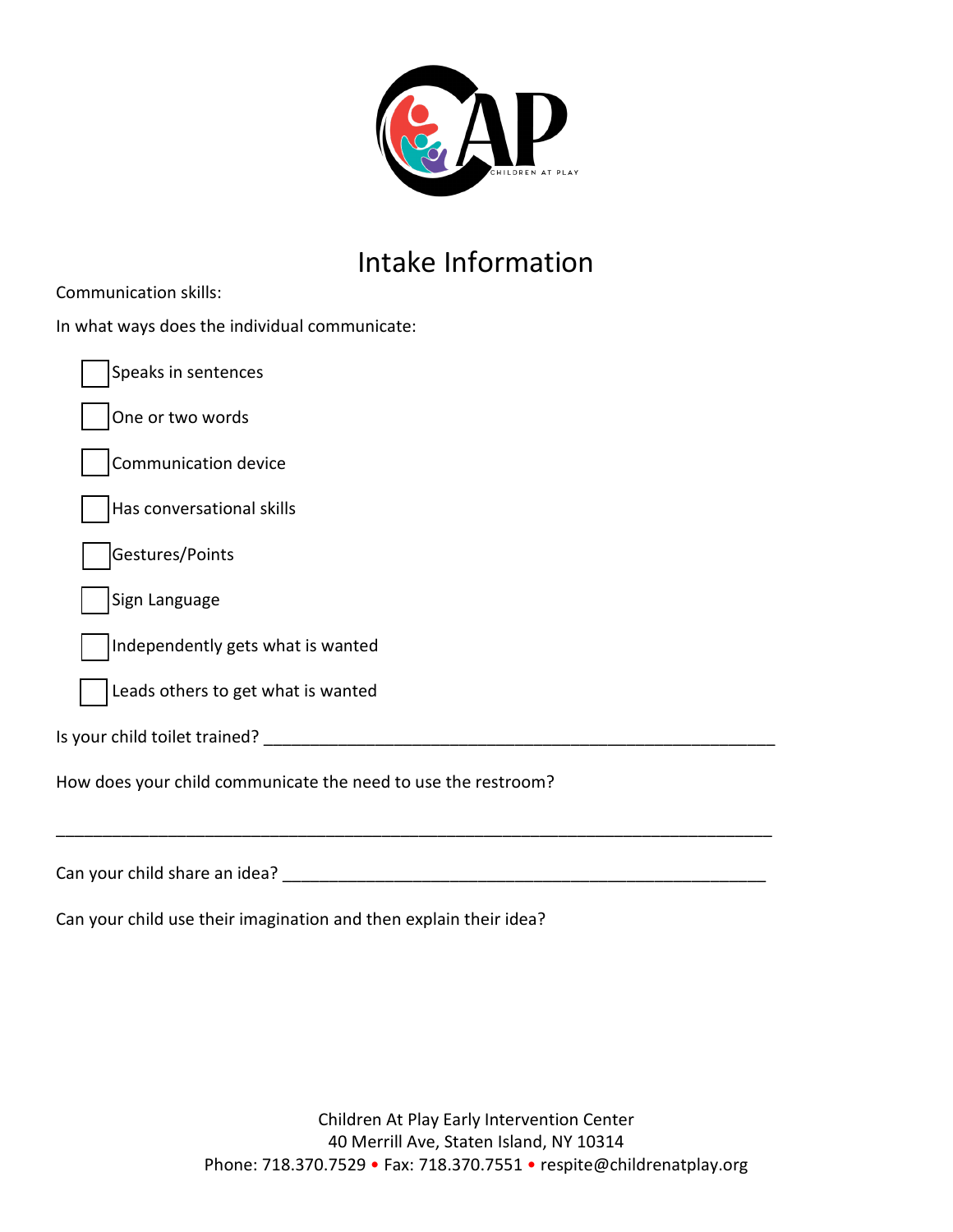

Social Skills:

How does your child socialize?

| Has friends                                                                  |
|------------------------------------------------------------------------------|
| Can identify why they are friends                                            |
| Plays games with friends                                                     |
| Will ask friends questions                                                   |
| Can follow game rules                                                        |
| Shows empathy                                                                |
| Talks to friends or peers when there are adults in the room                  |
| Can read facial expressions                                                  |
| Can read tone of voice                                                       |
| Can read body language                                                       |
| Offers help                                                                  |
| Knowns when to take turns                                                    |
| Can resolve a conflict                                                       |
| Can accept another person's perspectives                                     |
| Is there anything in particular that your child has difficulty dealing with? |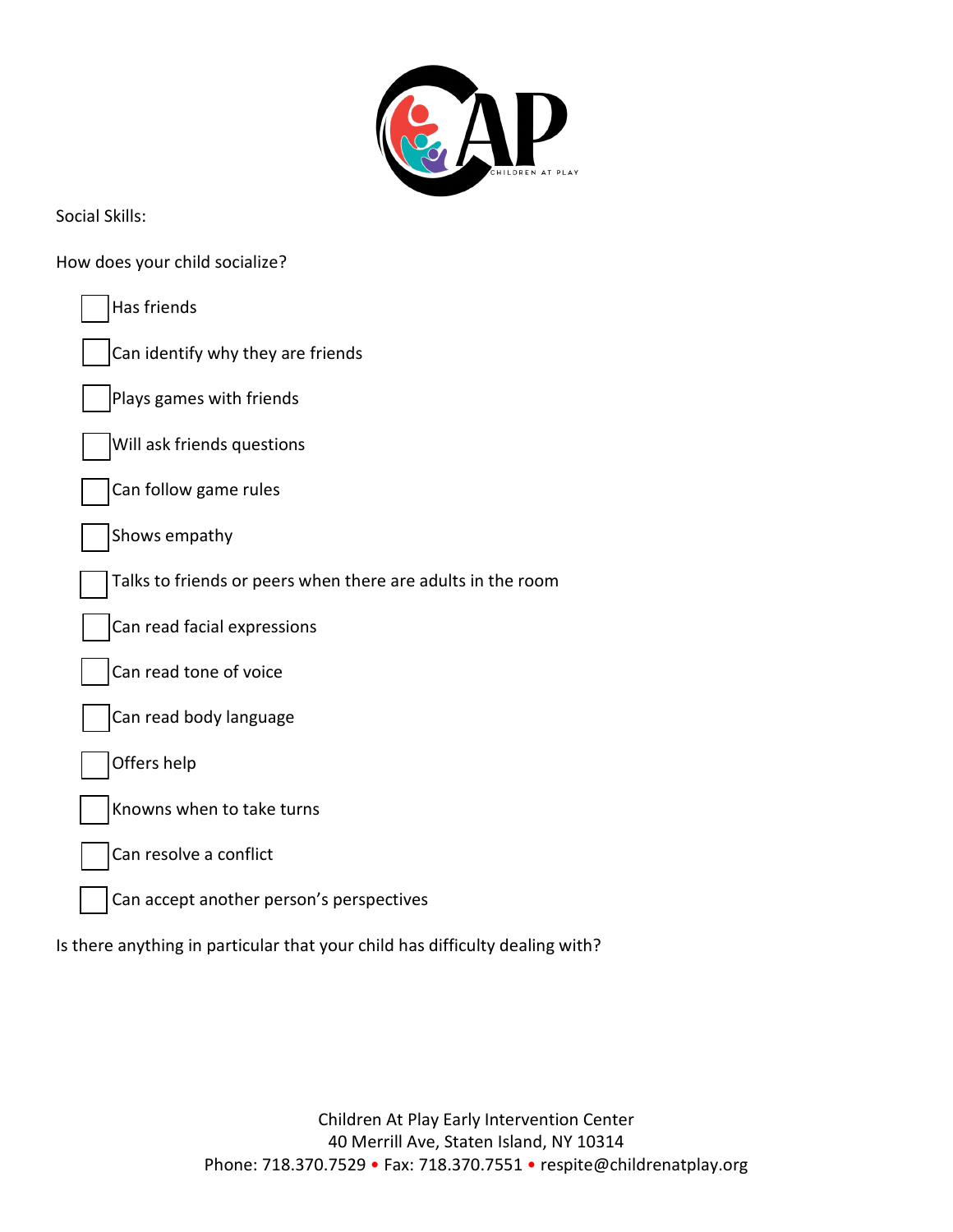

Please explain any behaviors/skills you would like addressed during the respite program:

What activities do you think your child would enjoy must at program?

Are there any specific interests that your child has?

What makes your child happy?

Does your child have a nickname? \_\_\_\_\_\_\_\_\_\_\_\_\_\_\_\_\_\_\_\_\_\_\_\_\_\_\_\_\_\_\_\_\_\_\_\_\_\_\_\_\_\_\_\_\_\_\_\_\_\_\_\_\_\_

Who are the significant people in your child's life?

| Who is your child's CCO?                 |  |
|------------------------------------------|--|
| Who is your child's Fiscal Intermediary? |  |
| What programs does your child attend?    |  |
| Does your Child have support staff?      |  |

Children At Play Early Intervention Center 40 Merrill Ave, Staten Island, NY 10314 Phone: 718.370.7529 • Fax: 718.370.7551 • respite@childrenatplay.org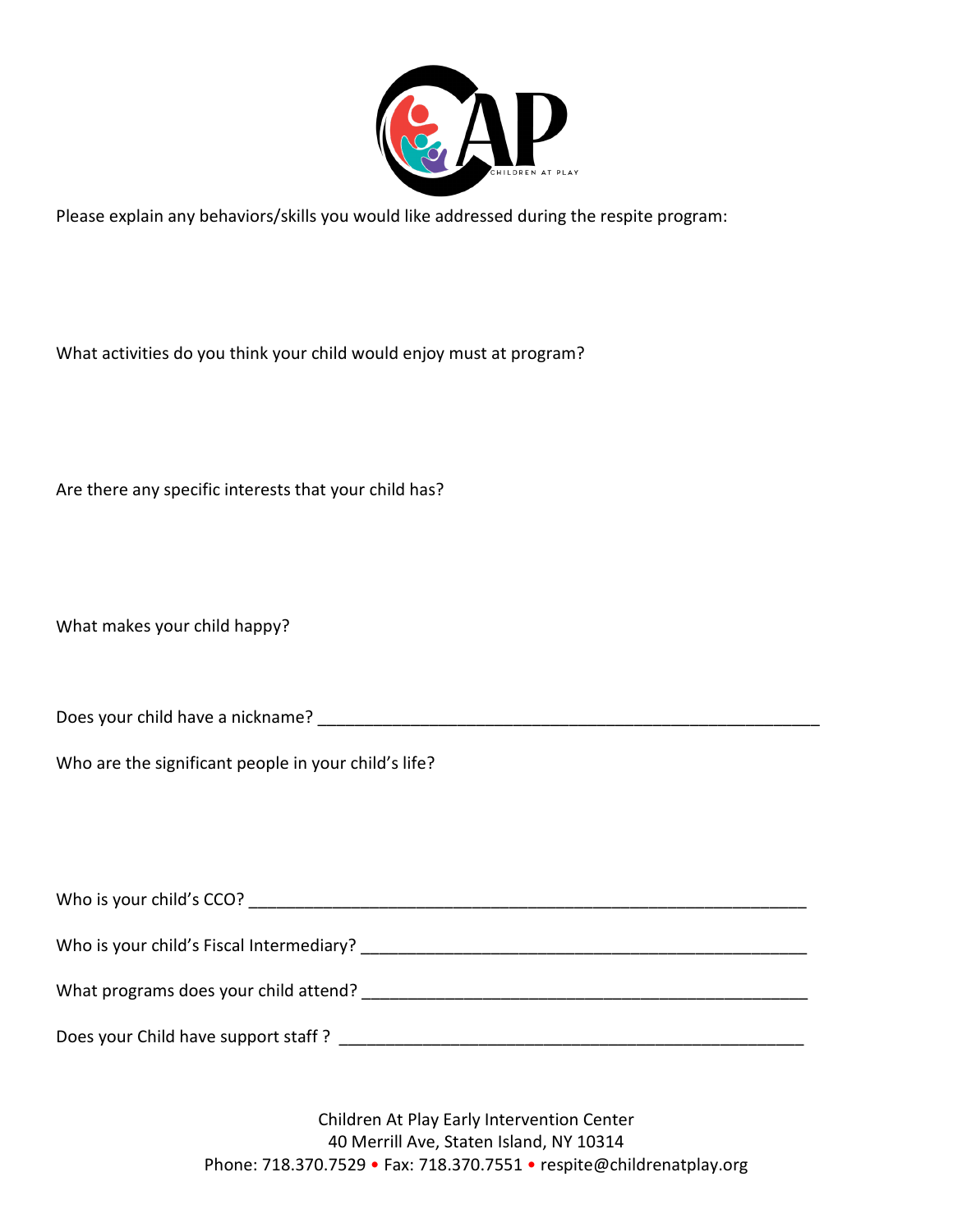

What holidays does your family celebrate and are there any special traditions you share with your child?

Do you celebrate your child's birthday and if so what is your birthday celebration like?

Do you want us to celebrate your child's birthday in program?

What language is your child exposed to at home?

Does your child have any fears? If so what are they?

Do you have any animals – if so what are there names?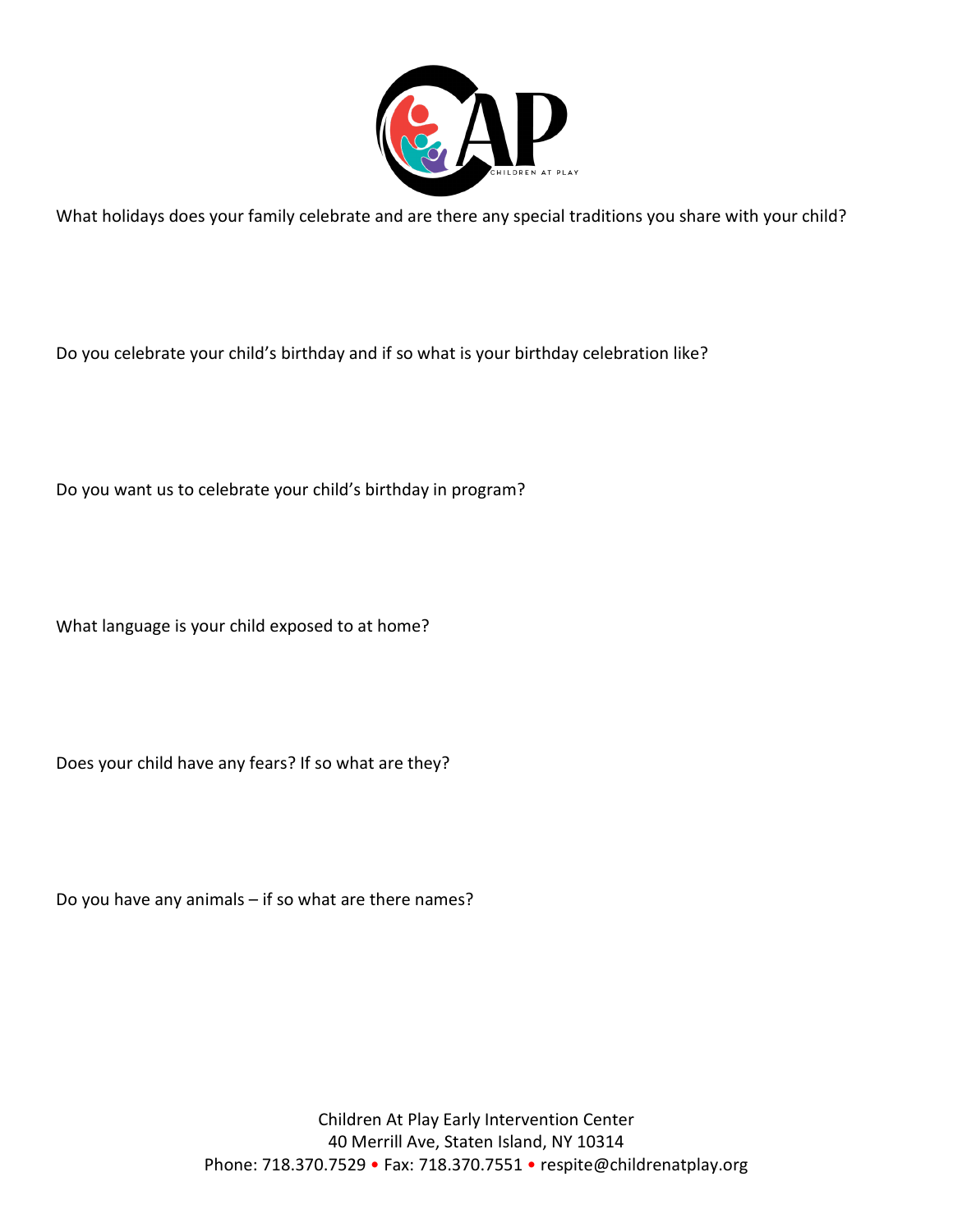

What does your family like to do on the weekends?

Can your child use utensils appropriately?

Does your child use a specific type of cup to consume liquids?

Does your child have any food allergies?

Can your child wash and dry hands independently?

Is your child toilet trained?